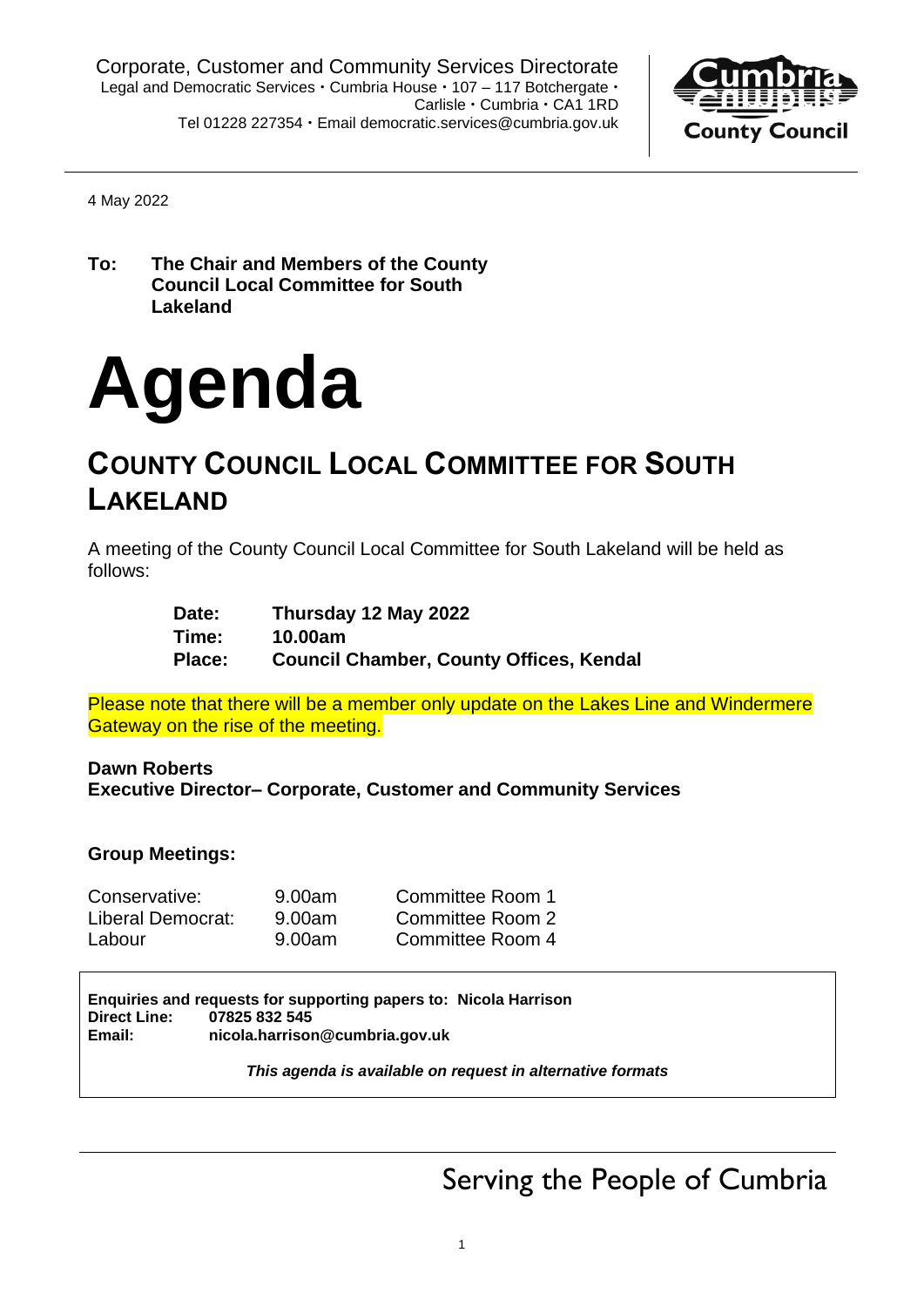#### **MEMBERSHIP**

| Conservative (5)                                                            | <b>Liberal Democrat (11)</b>                                                                                                                                                                   |  |
|-----------------------------------------------------------------------------|------------------------------------------------------------------------------------------------------------------------------------------------------------------------------------------------|--|
| Mr B Berry<br>Mr RK Bingham<br>Mr J Bland<br>Mr M Brereton<br>Mr WJ Wearing | Mr W Clark<br>Mr SB Collins<br>Mr GD Cook (Vice-Chair)<br>Mr N Cotton (Chair)<br>Mrs S Evans<br>Mrs BC Gray<br>Mr C Hogg<br>Mr P McSweeney<br>Mrs S Sanderson<br>Mr P Thornton<br>Mrs J Willis |  |
| Labour (1)                                                                  | The Green Party (1)                                                                                                                                                                            |  |
| Mr M Wilson                                                                 | Ms J Filmore                                                                                                                                                                                   |  |
| <b>Parish Council (1)</b>                                                   | <b>South Lakeland District Council</b><br>(2)                                                                                                                                                  |  |
| Mr L Hallatsch                                                              | Mr J Brook<br>Dr A Jarvis                                                                                                                                                                      |  |

# **ACCESS TO INFORMATION**

#### **Agenda and Reports**

Copies of the agenda and Part I reports are available for members of the public to inspect prior to the meeting. Copies will also be available at the meeting.

The agenda and Part I reports are also available on the County Council's website – [www.cumbria.gov.uk](http://www.cumbria.gov.uk/)

#### **Background Papers**

Requests for the background papers to the Part I reports, excluding those papers that contain exempt information, can be made to Legal and Democratic Services at the address overleaf between the hours of 9.00 am and 4.30 pm, Monday to Friday.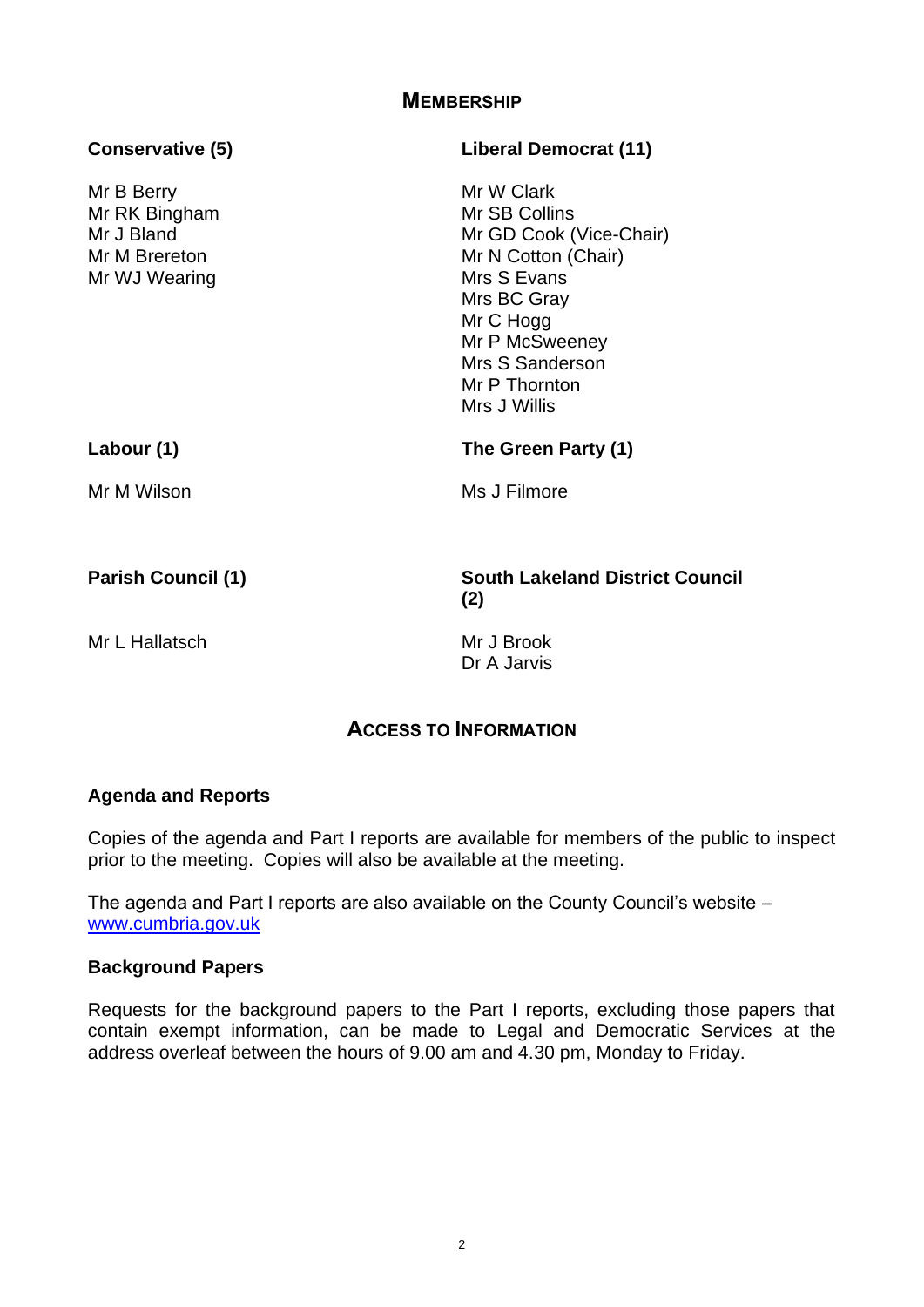# **A G E N D A**

#### **PART 1: ITEMS LIKELY TO BE CONSIDERED IN THE PRESENCE OF THE PRESS AND PUBLIC**

### **1 ELECTION OF CHAIR**

To elect a Chair for the ensuing year

# **2 ELECTION OF VICE CHAIR**

To elect a Vice Chair for the ensuing year.

# **3 APOLOGIES FOR ABSENCE**

To receive any apologies for absence.

# **4 PUBLIC PARTICIPATION**

Petition - Improve the safety of the junction at Queens Road, Windermere Rd and Green Road and provide safe crossing place for pedestrians.

# **5 EXCLUSION OF PRESS AND PUBLIC**

To consider whether the press and public should be excluded from the meeting during consideration of any items on the agenda.

# **6 DISCLOSURES OF INTEREST**

Members are invited to disclose any disclosable pecuniary interest they have in any item on the agenda which comprises

- 1 Details of any employment, office, trade, profession or vocation carried on for profit or gain.
- 2 Details of any payment or provision of any other financial benefit (other than from the authority) made or provided within the relevant period in respect of any expenses incurred by you in carrying out duties as a member, or towards your election expenses. (This includes any payment or financial benefit from a trade union within the meaning of the Trade Union and Labour Relations (Consolidation) Act 1992.
- 3 Details of any contract which is made between you (or a body in which you have a beneficial interest) and the authority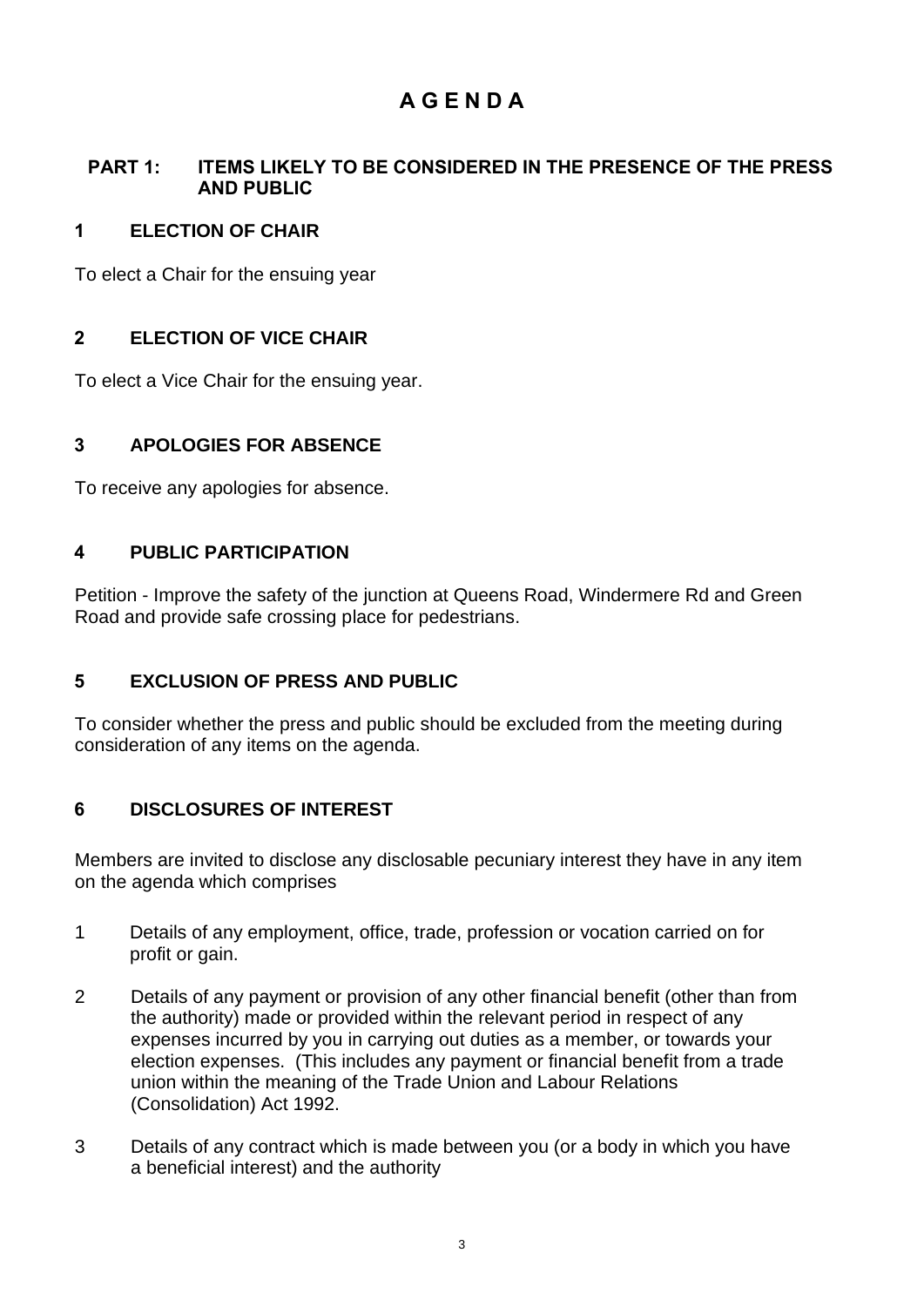- (a) Under which goods or services are to be provided or works are to be executed; and
- (b) Which has not been fully discharged.
- 4 Details of any beneficial interest in land which is within the area of the authority.
- 5 Details of any licence (alone or jointly with others) to occupy land in the area of the authority for a month or longer.
- 6 Details of any tenancy where (to your knowledge)
	- (a) The landlord is the authority; and

(b) The tenant is a body in which you have a beneficial interest.

- 7 Details of any beneficial interest in securities of a body where
	- (a) That body (to your knowledge) has a place of business or land in the area of the authority; and
	- (b) Either
		- (i) The total nominal value of the securities exceeds £25,000 or one hundredth of the total issued share capital of that body; or
		- (ii) If that share capital of that body is of more than one class, the total nominal value of the shares of any one class in which the relevant person has a beneficial interest exceeds one hundredth of the total issued share capital of that class.

In addition, you must also disclose other non-pecuniary interests set out in the Code of Conduct where these have not already been registered.

#### **Note**

**A "disclosable pecuniary interest" is an interest of a councillor or their partner (which means spouse or civil partner, a person with whom they are living as husband or wife, or a person with whom they are living as if they are civil partners).**

### **7 MINUTES**

To confirm as a correct record the minutes of the meeting of the Local Committee held on 22 March 2022 **(Pages 7 - 30)**

#### **EXECUTIVE BUSINESS**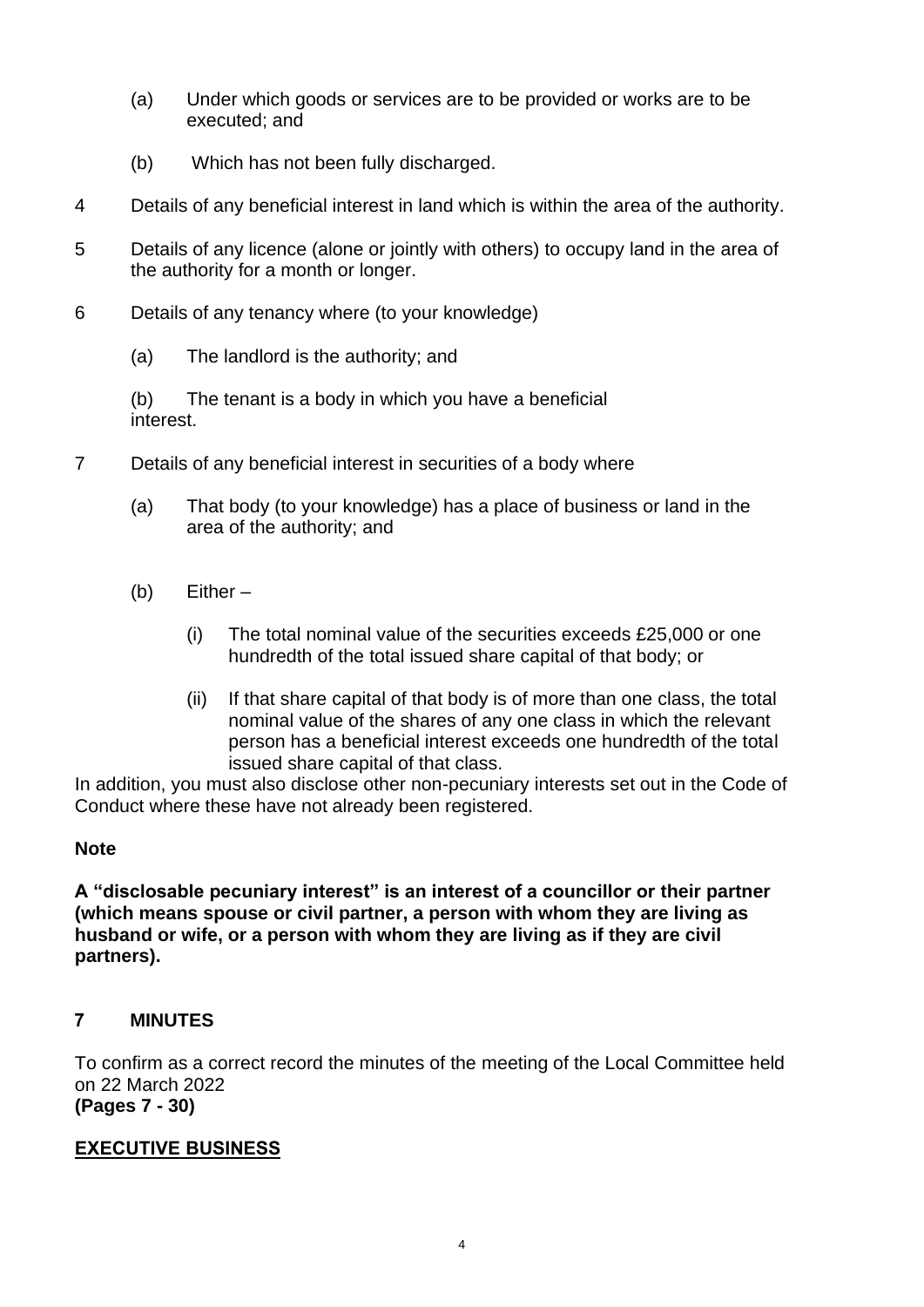# **8 AREA WORKING - SOUTH LAKELAND**

# *[Electoral Divisions: All South Lakeland]*

To consider a report by the Executive Director – Corporate, Customer and Community **Services** 

*This report provides information and offers recommendations to the Local Committee for approval from meetings of the Strategic Planning Working Group and the Children and Young Peoples Working Group. It also updates the Local Committee on previously agreed activity supported with the latest financial statement.* **(Pages 31 - 68)**

#### **9 HIGHWAYS AND TRANSPORTATION WORKING GROUP MEETINGS 6 APRIL 2022 AND 25 APRIL 2022**

# *[Electoral Divisions: All South Lakeland]*

To consider a report by the Executive Director – Economy and Infrastructure

*This report presents the minutes of the meetings of the Highways and Transportation Working Group held on 6 April 2022 and 25 April 2022 and brings forward recommendations for consideration by the Local Committee.* **(Pages 69 - 96)**

# **10 CROSS-A-MOOR PARKING RESTRICTIONS TRAFFIC REGULATION ORDER**

# *[Electoral Divisions: Low Furness]*

To consider a report by the Executive Director – Economy and Infrastructure

*This report sets out the responses to the statutory consultation and advertising of the Order.*

**(Pages 97 - 110)**

# **11 CROSS-A-MOOR SPEED LIMIT TRAFFIC REGULATION ORDER**

# *[Electoral Divisions: Low Furness]*

To consider a report by the Executive Director – Economy and Infrastructure

*This report sets out the responses to the statutory consultation and advertising of the Order.* **(Pages 111 - 124)**

# **12 DIVISIONAL HIGHWAY PRIORITY WORKS 2022/2023**

# *[Electoral Divisions: All South Lakeland]*

To consider a report by the Executive Director – Economy and Infrastructure

*This report is for the Divisional Highway Priority Works schemes to be funded via the*